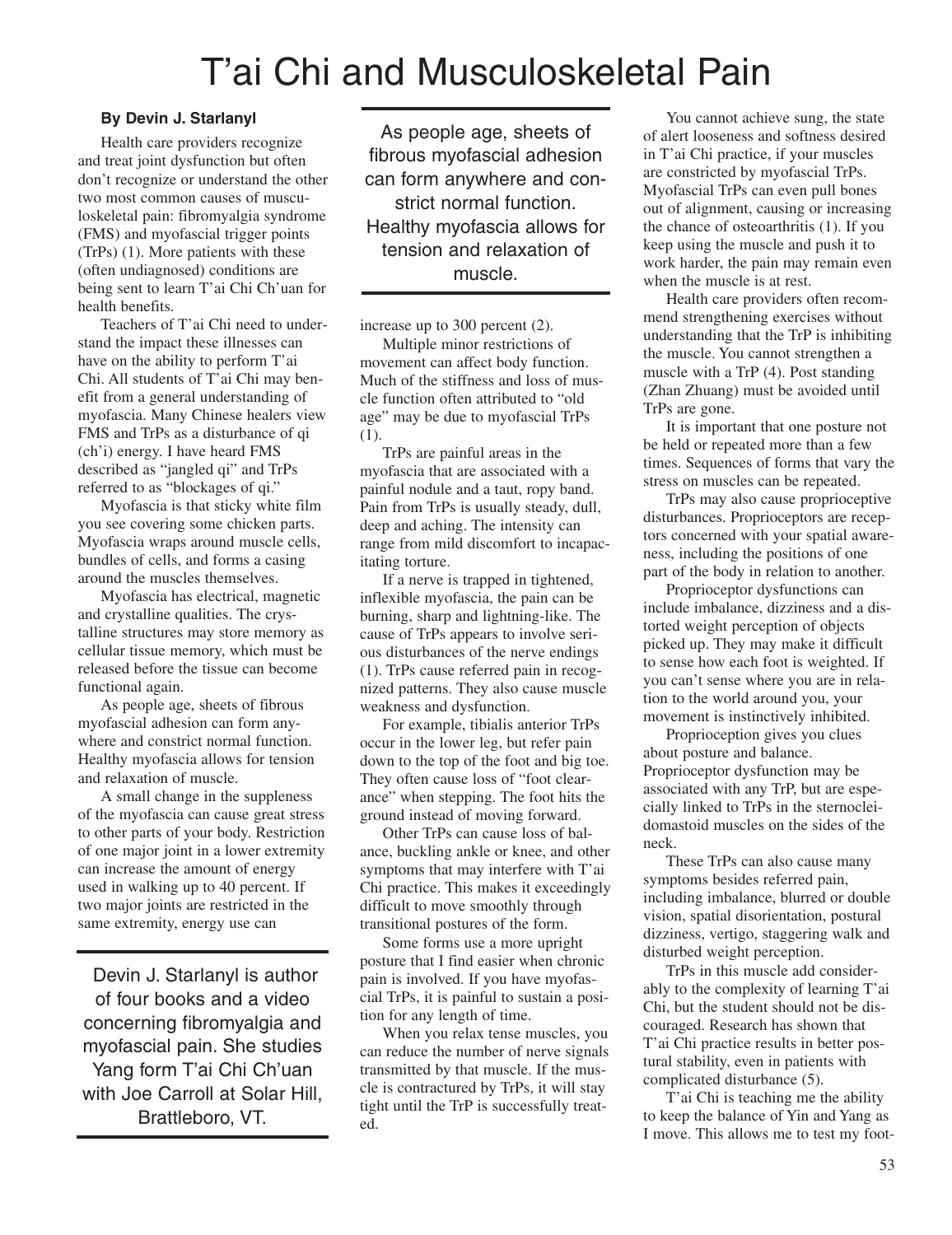ing as I step before committing to a step and transferring my weight. I am regaining balance and body alignment. I fall less often, because my root is becoming more secure.

Fibromyalgia causes musculoskeletal discomfort and many kinds of systemic symptoms, such as exercise intolerance (4). It is a central nervous system dysfunction, and not of musculoskeletal origin. There is a disturbance of the way pain is processed by the body (6). Normally nonpainful sensations, such as touch or noise, can cause pain.

Students with FMS may be sensitive to odors, sounds, lights and vibrations that others don't even notice. Something that can cause a mild discomfort for one person may cause intolerable pain for someone with FMS. In FMS, there are also specific tender points, which do not have the same qualities as myofascial TrPs (1).

Many FMS patients cannot maintain any other position for long without becoming stiff, even sitting or standing. Nearly everyone with FMS exhibits reduced coordination skills and decreased endurance abilities.

Students of T'ai Chi with FMS have difficulty multitasking. It can be a challenge to remember to keep the head balanced in proper suspension, the back flat, the T'ai Chi tuck position in the groin area, the hands in specific positions and to breathe properly, for example.

There is also difficulty remembering sequences of movements, which can cause frustration in learning forms. The T'ai Chi student with FMS can be helped by placing him or her in the center of a practicing group so that there are visual cues to help with the sequencing.

Over time, once the patterns are set with practice, the body will remember the form without needing to access the central nervous system.

At this point, muscles that are not needed will automatically be inhibited, so that the form can be practiced with efficient use of muscle function groups. This can be accomplished by practicing slow, precise patterns, such as the forms (7).

Biochemicals that are released when there is trauma promote the formation of micro-adhesions during

immobility. These adhesions become progressively more fibrotic with increased length of immobilization (3). This can also happen if you have biochemical irritants in your system causing microtrauma, as happens in FMS.

If you can get moving again in a short period of time, this effect will reverse. If you don't get moving, your muscle can become increasingly firm and tight, so that muscle definition and mobility are lost and the muscle appears to be cast in concrete.

The teacher must understand that this condition is not something that the student can voluntarily relax. Muscle fibrosis occurs as a change in the texture of the whole muscle tissue and is not the same as myofascial TrPs.

T'ai Chi Ch'uan is a harmonious blend of Essence (Jing), Spirit (Shen) and Energy (Qi). I believe that when T'ai Chi is taught for health, it must also be taught as a martial art, and also as a spiritual form.

People with chronic illness are often fragmented, and the mind and body no longer function as a unit. Total T'ai Chi helps with body/mind integration.

T'ai Chi strengthens muscles and improves endurance, coordination and balance. It increases flexibility, improves posture and promotes relaxation and focus and improves breathing. It helps develop a sense of postural awareness, which allows you to know when you are in a strained position.

For me, the most important aspect of T'ai Chi training is the development of the T'ai Chi life. T'ai Chi helps me to deal with life, and enables me to focus my intent.

I use animal frolics to help me cope, for example. When I need determination and perseverance, my shoulders are bear and my walk is bear. If I want to keep it light, I am crane walking. If I need agility and cunning, I am fox with quick steps.

T'ai Chi for me began as an essay in body mechanics and then developed into a braiding of mind/body poetry. As one learns T'ai chi, one develops a steady and dependable connection to the flow of qi, and this has helped banish fatigue.

Symptoms can vary tremendously from hour to hour and day to day with both of FMS and TrPs, and reactions to a specific stimuli may be delayed. Developing a T'ai Chi mindset can help cope with the uncertainties that this can create.

T'ai Chi teaches how to yield without losing. It teaches you the importance of mental intention. Master T. T. Liang says it is harder to move a mountain than to change your temperament (8).

People with FMS often have exaggerated mood swings and other emotional dysfunctions. Emotions and attitude can influence and even create nerve impulses.

These nerve impulses can in turn create biochemical substances that further affect the body.

Chinese texts state that qigong exercise, which we do as part of our practice, can produce tranquility by a calming of the cerebral cortex, producing changes in neurotransmitters and endocrine secretion (9).

Research has shown that T'ai Chi can improve the quality of life and maximize independence of people with chronic disability (10).

There was a significant improvement in pain perception and elevation of mood with the study of T'ai Chi in elderly students (11).

If you are a student of T'ai Chi with one or both of these conditions. be patient and find a teacher who is patient. An informed teacher may be able to adjust some teaching methods and may be able to emphasize the opening of qi channels rather than building of qi.

Some students with chronic pain become frustrated or depressed if they can't do T'ai Chi right away. T'ai Chi is a process that never ends.

At first, movements may be restricted and choppy, and balance may be uneven. There may be trouble in shifting weight from one foot to another.

Slowly, there will be an improvement in range of motion. As you will become more aware of your body, you will feel where you have weakness. You will notice the restrictions.

You will learn how to move all parts of your body in unison; as the myofascia lets go, the qi flows freely and directs your motions. There are no time limits for learning. Patience is the art of T'ai Chi Ch'uan.